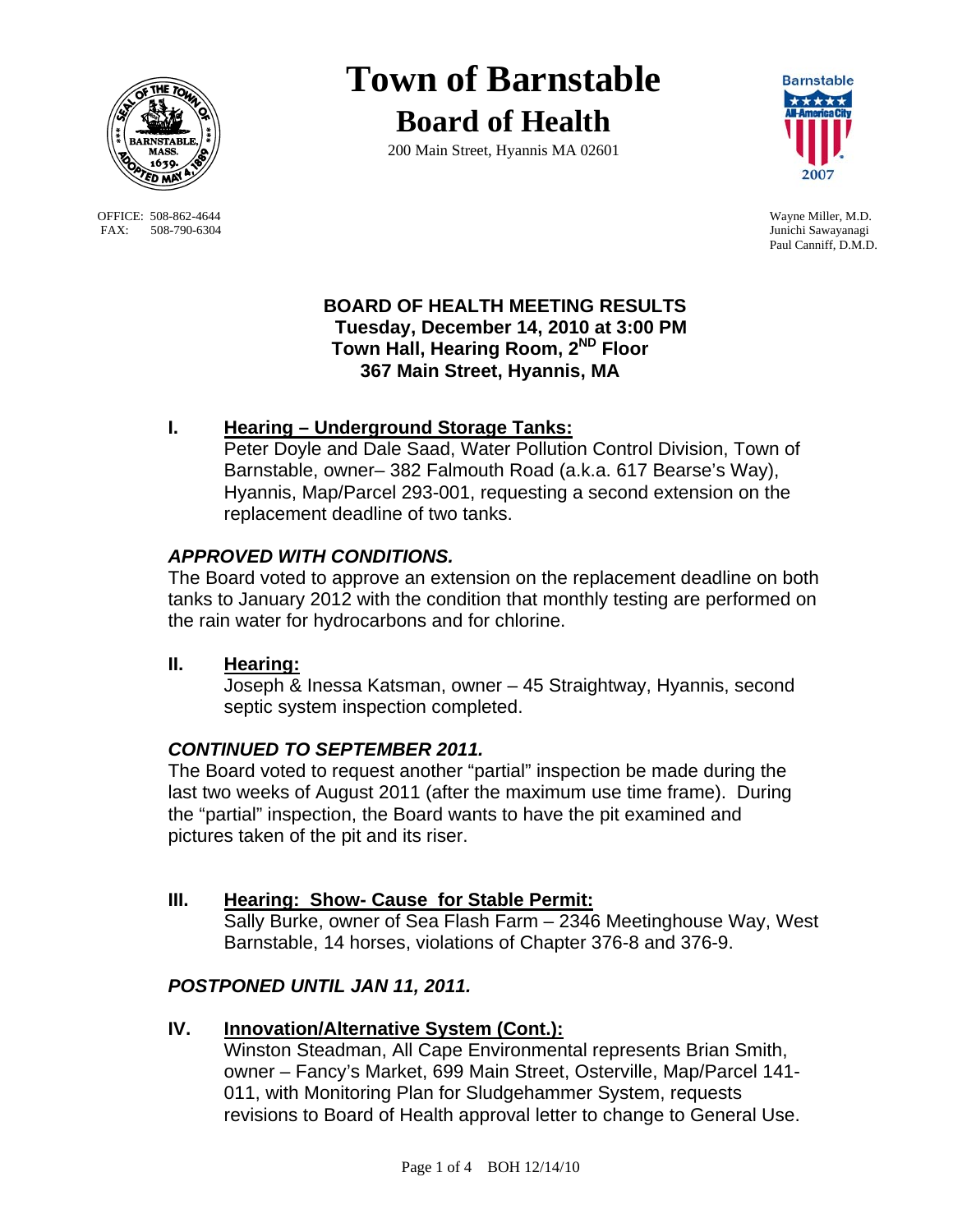# *APPROVED WITH CONDITIONS.*

The Board voted to change the approval letter to General Use with the following conditions: 1) the DEP recognizes the application as "residential" in this situation where the system handles less the 2,000 gallons a day, as currently understood, and 2) the monitoring will be monthly for the first six months, then it will be quarterly for the next 18 months. After two years, the owner will come back to the Board to require the monitoring plan.

## **V. Variance – Septic (New):**

A. Michael Pimentel, JC Engineering, representing Village Square South Condominium Association, owners – 39 Tower Hill Road, Osterville, Map/Parcel 117 – 072-A, requesting three variances.

### *APPROVED WITH CONDITIONS.*

The Board voted to approve the variances with the condition that in the future when the systems at the complex fail, Innovative Alternative systems will be considered. Monitoring will be quarterly the first two years, then once a year thereafter.

B. Robert Dunphy, Dublin Companies, representing Shawn & Robert Harris, owners – 141 Old Stage Road, Centerville, Map/Parcel 189-086-002, 0.23 acre parcel, one septic variance, demolition/new construction.

#### *WITHDRAWN.*

C. Peter Sullivan, Sullivan Engineering, representing Rhea Clark, Trustee, Marcia & Frederick Floyd Trust, owner – 29 Irving Avenue, Hyannis, Map/Parcel 286-005, 5,301 square foot parcel, requesting multiple septic variances.

#### *APPROVED WITHOUT CONDITIONS*.

The Board voted to approve the multiple septic variances without any conditions.

D. Catherine Gulliver, owner – 254 Greenwood Avenue, Hyannis, Map/Parcel 288-178, 0.33 acre lot, septic system installed in 2005, homeowner requests additional time to connect to future sewer line.

#### *WITHDRAWN.*

Catherine chose to withdraw her request at this time.

#### **VI. Variance – Food (New):**

A. Julie Kimball, owner, Katie's Ice Cream, Too – New location at Cape Cod Mall, 769 Iyannough Road, Hyannis, (formerly: Brigham's), toilet facility variance.

## *APPROVED WITH CONDITIONS.*

The Board voted to approve the toilet facility variance with the condition that only benches are used and no tables are to be used.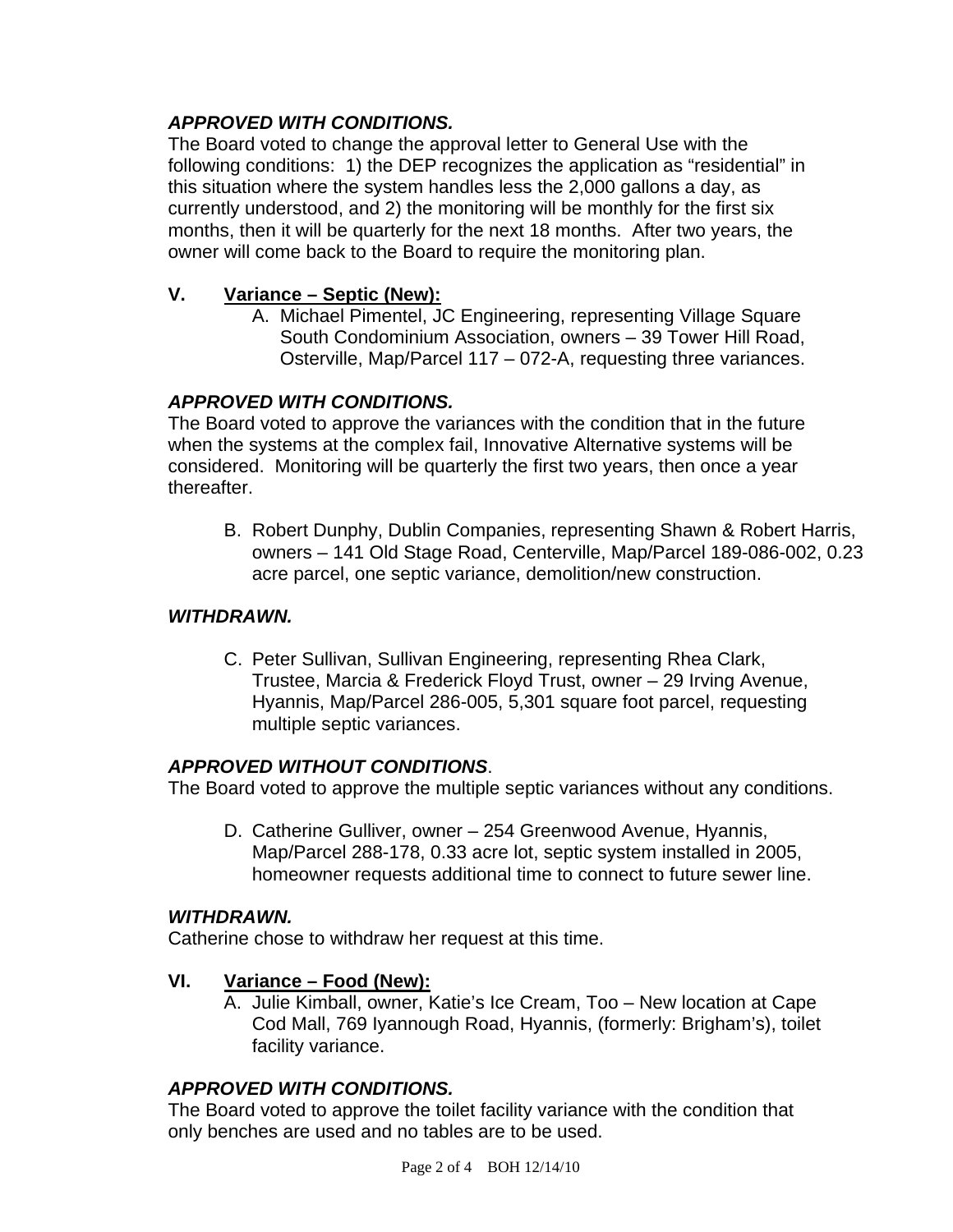B. Mario Mariani representing Pain D'Avignon Café – 15 Hinckley Road, Hyannis, outdoor dining, air curtain variance.

## *CONTINUED TO FEB 8, 2011.*

The Board voted to continue until Feb 8, 2011.

#### **VII. License: Disposal Works (Septic Installer):**

A. Robert Ruggiero, Acton, MA

### *APPROVED WITH CONDITION.*

Robert Ruggiero called and is working with Stephen Poole today and they are unable to attend the meeting as their current project has demanded their attention.

The Board voted to approve for a septic license with the condition that the references are approved.

B. Stephen E. Poole, Hudson, MA

### *APPROVED WITH CONDITION.*

The Board voted to approve for a septic license with the condition that the references are approved.

#### **VIII. Old / New Business:**

A. Enforcement of dumpster screening regulation.

#### *COMMENT:*

The Board requested that the Public Health Division send those who will not follow the dumpster screening ordinance to the Board for a Hearing so a resolution may be obtained.

B. Two-compartment septic tanks at duplexes – New Policy.

#### *APPROVED.*

"When / if an applicant requests a local or State Code variance involving a setback distance to wetlands, high groundwater, or any other environmental type of variance (thus, not a variance request involving a setback distance to a foundation or property line), the Board of Health will require full compliance with Section 310 CMR 15.223 of the State Environmental Code, Title V. Specifically, when such a variance is requested, a properly sized septic tank will be required. Also, when such a variance is requested and the design involves facilities other than a single family dwelling unit or whenever the calculated design flow is 1,000 gallons per day or